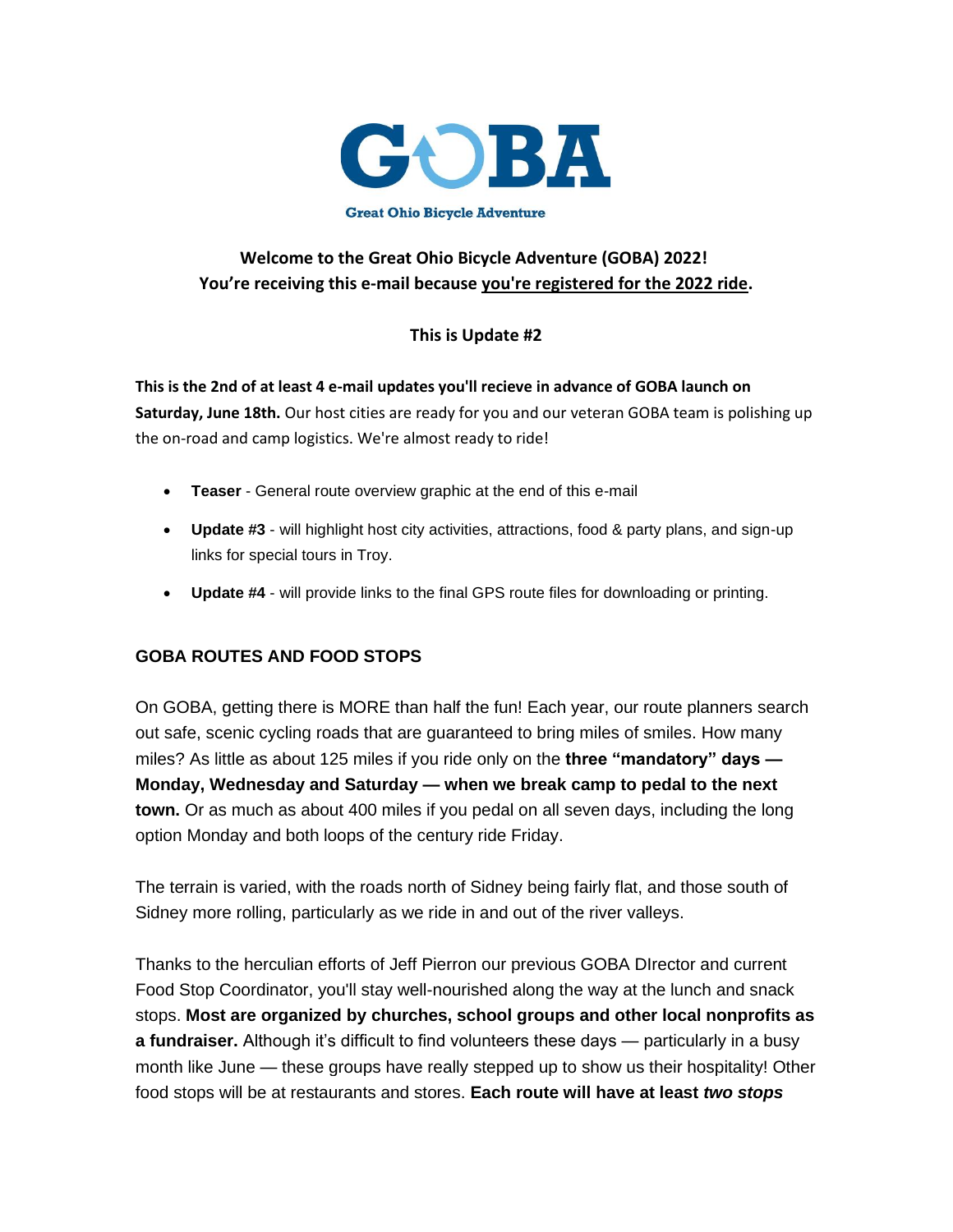*with food availability***. Additionally, there are water stops (no food) to ensure that riders have access to toilets and drinking water about every 10-20 miles.**

**BRING CASH!** You'll be able to use a credit card at established resturants, food trucks, and convenience stores, **but many of these small snack & lunch stops that are provided as fundraisers for local organizations, won't have the capacity to swipe credit cards. BRING CASH!**

The routes will be finalized and revealed on [goba.com](http://goba.com/) (along with the stops) early in the week of June 12 after veteran routemeister Dwaine Wheeler paints the pavement markings and makes adjustments where construction projects pop up.

**On-Road Support** - GOBA's team of SAG Drivers, HAM radio operators, and Medical professionals, keep you safe and respond to your incidents during the cycling day. Check out this website to understand the breadth and depth of the support on the road - **[http://www.gobahams.org/](https://app.donorview.com/Communication/Click?prm=BsHBZGYqj28wcCPEIAPqwqT0FhNWEXouKgg52SwIdgFLXGqmgD1yFYQL7jZBS89mCEfAfqQcRIVM1p5bHeKAmfyOa8NhO4XPoLrF1C5D1ZN2r0XYJzB-qBWYyDOQo2QsMuO29iTsoAgk--SsEHay-KBZYxfcogpzJw1onD06kJWtaNSR0dNc0UtwhEeqRXCIf0ibGpDdQUFdwVcdytaXzmHSZ7EJ6E_x8zWm8tcVa0I1&target=http%3a%2f%2fwww.gobahams.org%2f)** Additionally, if you're a licensed HAM, carry a unit on your bicycle, and would like to join the bike-mobile team during GOBA week, follow the specs on that website!

**Dedicated SAG Emergency phone** - - this will ring directly into one of our SAG vehicles and they'll activate an appropriate response. We'll provide this phone number several more times and as a sticker on your bike number.

#### **SAG Emergency line - 937-419-9957**

#### **Route Maps, Cues, and GPS Files**

GOBA cyclists can stay on course by using Dwaine's road marks and by following the Ride With GPS digital maps on their bike computer or phone. Paper maps will be in limited supply, but pdfs of the routes and cue sheets will be posted on [goba.com](http://goba.com/) so **riders can print them at home or store the files on their phone for easy off-line access.**

#### **Route Highights**

Here are some of the route highlights for GOBA 2022 (distances and feet of climbing estimated; details subject to change):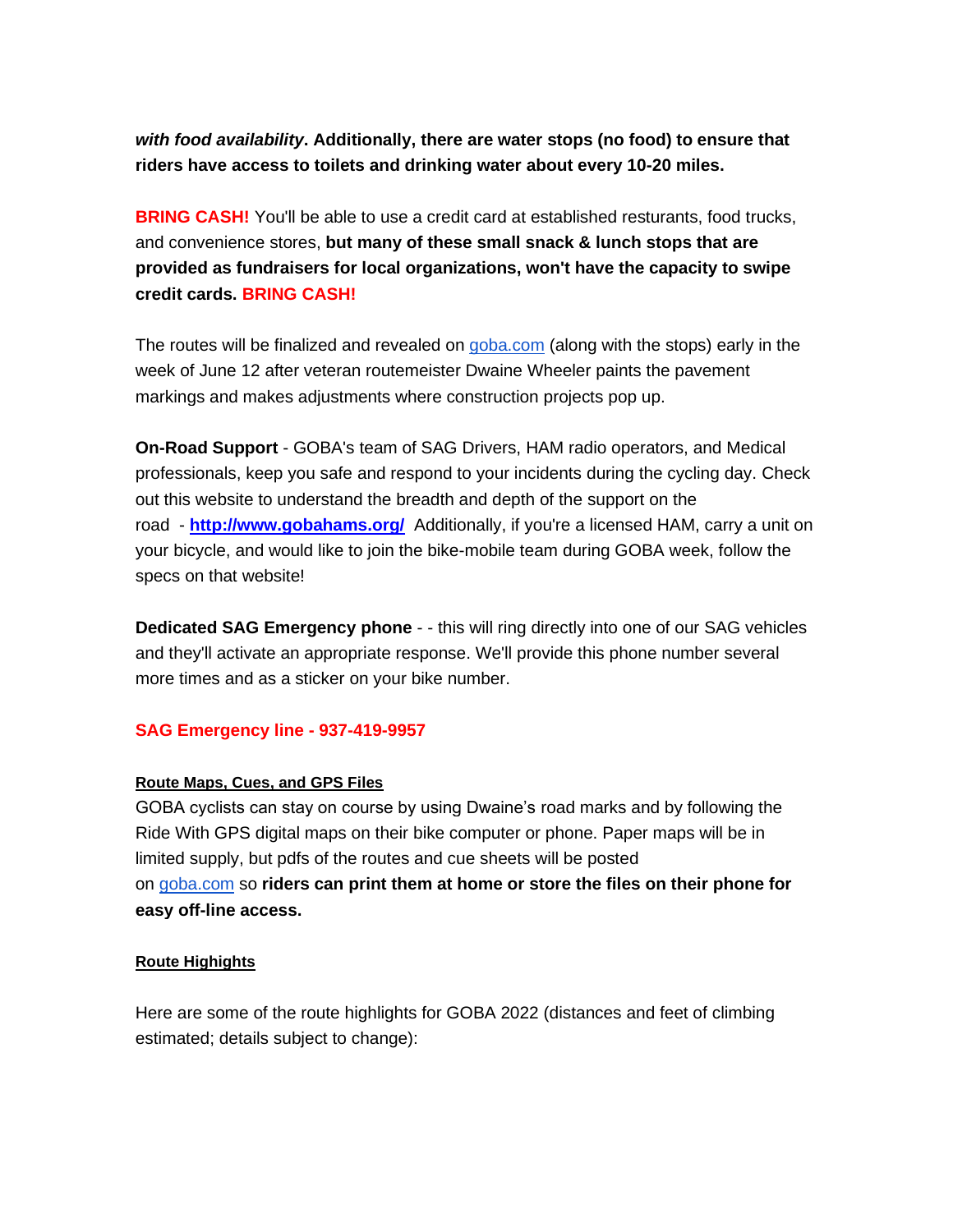**SUNDAY, JUNE 19 — 50 miles** (1,150 feet of climbing). GOBA week begins with an optional ride during our Father's Day layover in Sidney. The route makes a counterclockwise loop out to Versailles High School, where a student group will serve lunch. There's a morning snack stop at a store in Fort Loramie, and an afternoon water stop in Houston at Congregational Christian Church before we return to the Shelby County Fairgrounds.

**MONDAY, JUNE 20 — 55 miles** (770 feet) on the long route, 40 miles (700 feet) on the short route. Everyone rides today as we move our camp from Sidney to Wapakoneta. A school athletic team will host a morning snack stop in Port Jefferson. Lunch is in Jackson Center, the headquarters of Airstream travel trailers, and boxed lunches from the Airstream cafeteria can be purchased at the stop in Village Park. Cyclists can visit the Airstream Heritage Center (small admission fee) before leaving town. Just north of Jackson Center, the routes split, with the long option heading to town of Lakeview along Indian Lake, where there are stores and restaurants. The long and short routes reunite near the village of St. John, where there will be a water stop at the fire station. Then it will be mission accomplished at the fairgrounds in Wapakoneta, hometown of Neil Armstrong.

**TUESDAY, JUNE 21 — 45 miles** (750 feet). This is an optional layover day loop. After a water stop at First Church in New Knoxville, we visit New Bremen for a lunch hosted by the American Legion at the beautiful Crown Pavilion. The nearby Bicycle Museum of America will open at 10 a.m. (small admission fee). From New Bremen, we head northwest to Grand Lake, where there's a FOYO (food on your own) snack stop at the Villa Nova. We pedal through the park along the northeastern shore of the lake before heading back to Wapakoneta, with a water stop at historic St. Patrick Church along the way.

**WEDNESDAY, JUNE 22 — 50 miles** (1,100 feet), no shortcut. After tossing our gear on the luggage truck in Wapakoneta, we embark on the journey to the next camp, in Troy. St. Jacob Lutheran Church in Anna will host an A.M. snack stop, and there will be a water stop at a beautiful family farm near Sidney. Then a stretch of shady roads along the Great Miami River takes us to downtown Piqua for lunch at the restaurants and food trucks at Canalplace. From there, it's about 15 miles to our new home, in Troy City Park.

**THURSDAY, JUNE 23 — 55 miles** (1,100 feet). We use the first of our two layover days in Troy to explore the region west of town, including scenic Greenville Creek. After a water stop at a church in Pleasant Hill, we pass Bear's Mill en route to the Gettysburg area for lunch at Oakland Church of the Brethren. Some scenic rolling roads along the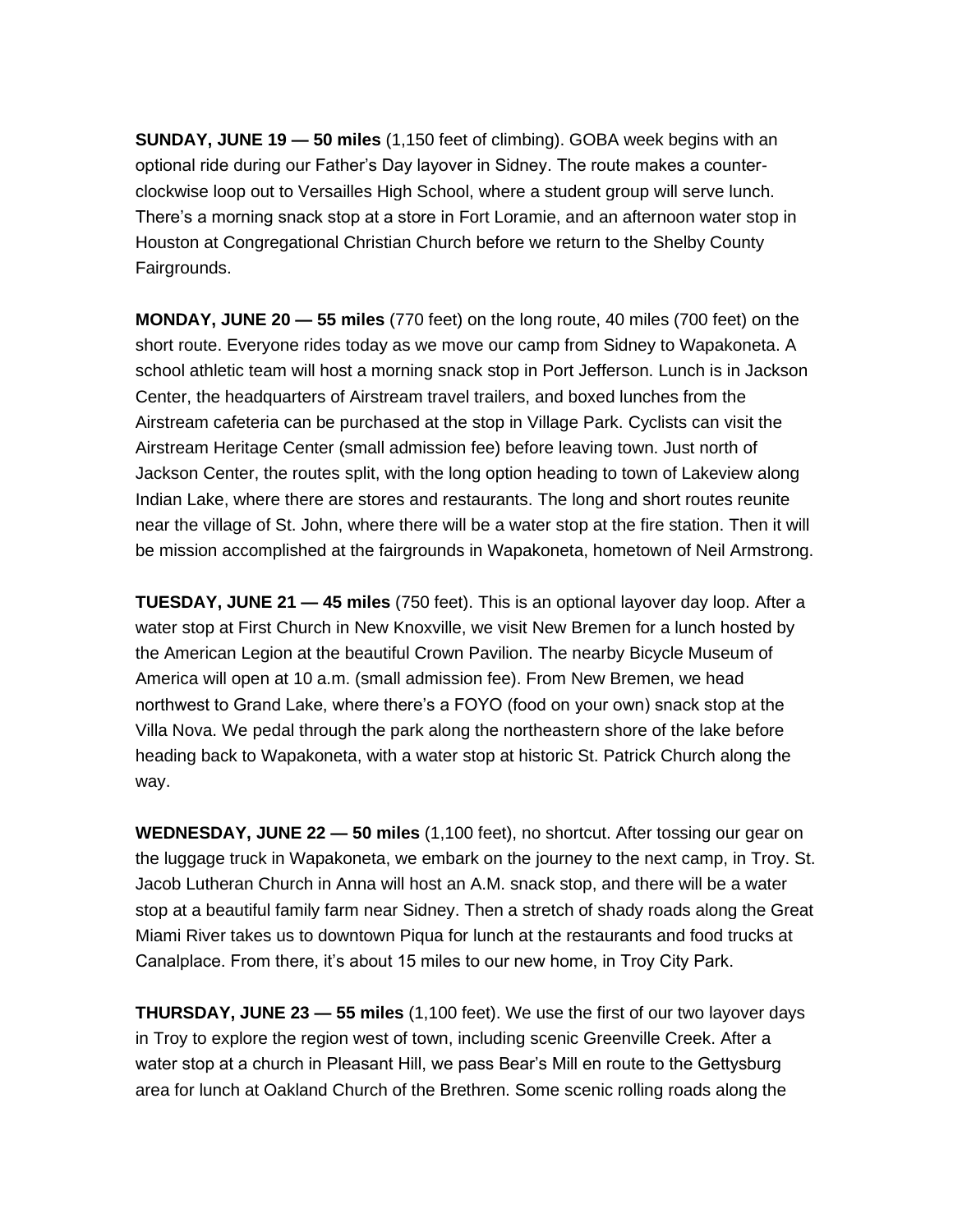creek take us to Covington, which has a number of FOYO options for an afternoon snack to fuel the 13-mile ride back to camp.

**FRIDAY, JUNE 24 — 50 miles** (775 feet) or 100 miles (2,100 feet). St. Paris is the hub for both loops on our century ride. The 25-mile ride to St. Paris includes a morning stop at a general store in Christiansburg. Lunch will be hosted by the Lions Club at Harmon Park in St. Paris, where riders will have the option to continue 25 miles back to Troy, with a water stop in Fletcher. Or they can take the century challenge and add a second 50-mile loop north that returns to Harmon Park for another lunch stop. Century cyclists then rejoin the first loop for the trip back to Troy. The extra loop will have FOYO snack stops in DeGraff and Rosewood, and the first loop will have an afternoon water stop in Fletcher.

**SATURDAY, JUNE 25 — 31 miles** (750 feet). A short route today as we break camp after three nights in Troy and head back to our cars in Sidney. A morning snack stop at a gas station/convenience store on the western edge of Piqua is followed by lunch at the Lockington Volunteer Fire Department, where the firefighters will sell grilled chicken dinners. Take a moment to enjoy the restored canal locks in Lockington. Then enjoy some river views on the final 10 miles back to the Shelby County Fairgrounds, where GOBA will end in the same place we started. Have a safe trip home!

#### **2022 CAMPGROUNDS**

- Saturday & Sunday nights, June 18-19: Sidney, **Shelby County Fairgrounds** 655 S Highland Ave, Sidney, OH 45365
- Monday & Tuesday nights, June 20-21: Wapakoneta, **Auglaize County Fairground**s – 1001 Fairview Dr, Wapakoneta, OH 45895
- Wednesday, Thursday and Friday nights, June 22-24: **Troy, City Park** 200 Adams St, Troy, OH 45373

Stay tuned for more in the coming days!

Jeff Stephens, GOBA Director [office@outdoor-pursuits.org](mailto:office@outdoor-pursuits.org) (614) 442-7901